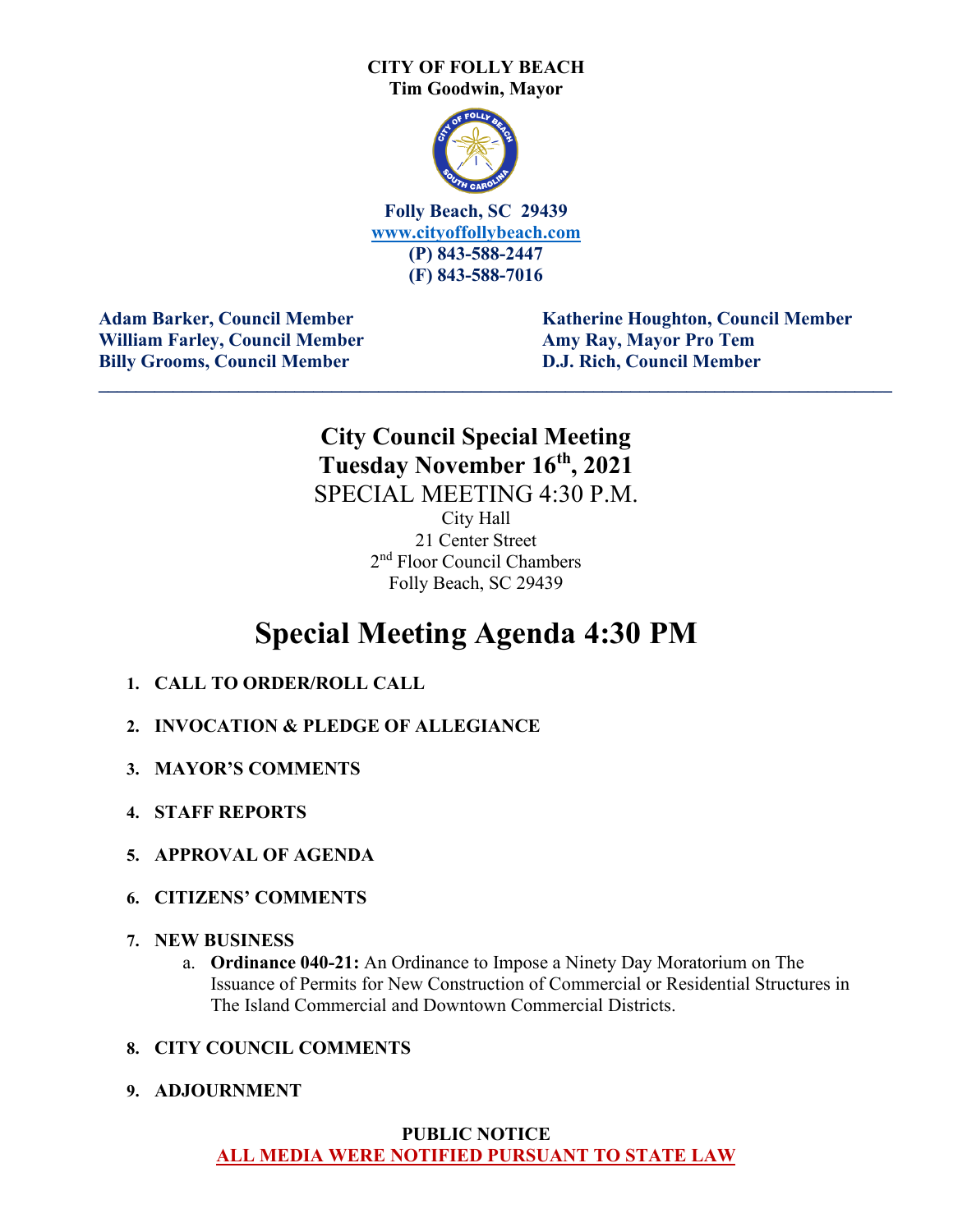**City Council will not vote on matters discussed during Work Sessions or Executive Sessions. However, matters discussed may be voted on during the evening City Council meeting.** 

**In keeping with the Americans with Disabilities Act, persons needing assistance, alternative formats, ASL interpretation, or other accommodation, please contact the Municipal Clerk at 843-513-1833 during regular business hours at least 24 hours prior to the meeting. Hearing devices are available upon request for those with hearing difficulties.**

**The City of Folly Beach, in an effort to go green, will no longer have the Ordinances and Resolutions included in the agenda. Citizens interested in having a copy, please see the Municipal Clerk.**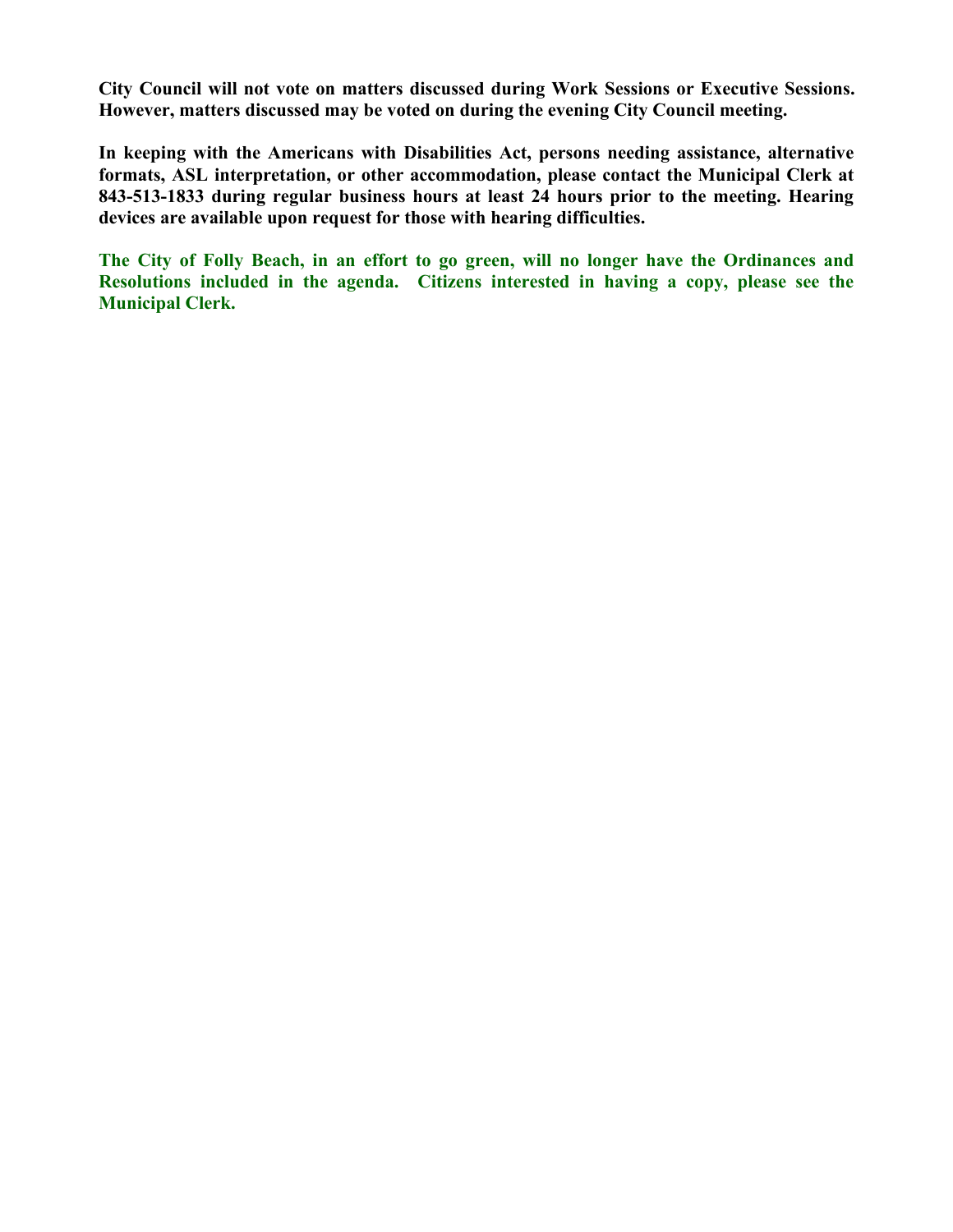

# **CITY OF FOLLY BEACH**

 $2<sup>nd</sup>$  Reading: November  $16<sup>th</sup>$ , 2021

1<sup>st</sup> Reading: November 9<sup>th</sup>, 2021 Introduced by: Mayor Tim Goodwin<br>
2<sup>nd</sup> Reading: November 16<sup>th</sup>, 2021 Date: November 9<sup>th</sup>, 2021

**ORDINANCE 40-21**

#### **AN ORDINANCE TO IMPOSE A NINETY DAY MORATORIUM ON THE ISSUANCE OF PERMITS FOR NEW CONSTRUCTION OF COMMERCIAL OR RESIDENTIAL STRUCTURES IN THE ISLAND COMMERCIAL AND DOWNTOWN COMMERCIAL DISTRICTS.**

WHEREAS, the City's primary long term planning document, the *2015 Comprehensive Plan*, recognizes that Center Street is developed at a smaller scale that the remainder of the Downtown Commercial District and acknowledges that this small scale development is key to the City's village atmosphere; and

- **WHEREAS**, Revisions to the City's parking ordinances have highlighted the need for separating the Center Street area from the rest of the District; and
- **WHEREAS**, The majority of the new construction in both the Island and Downtown Commercial district has been for residential use with no commercial components; and
- **WHEREAS**, The scale of residential development, built to the current maximum zoning allowances, has resulted in construction that does not match existing development patterns; and
- **WHEREAS**, Redrawing the boundaries between the commercial districts will allow each district to be refined so that the allowable uses and zoning dimensional standards reflect the different conditions; and
- **WHEREAS**, Such realignment will take several months and involve multiple public hearings; and
- **WHEREAS**, The City desires to pause the development of new structures in the district in order to apply the new zoning regulations to control future development.

#### **NOW BE IT THEREFORE ORDAINED**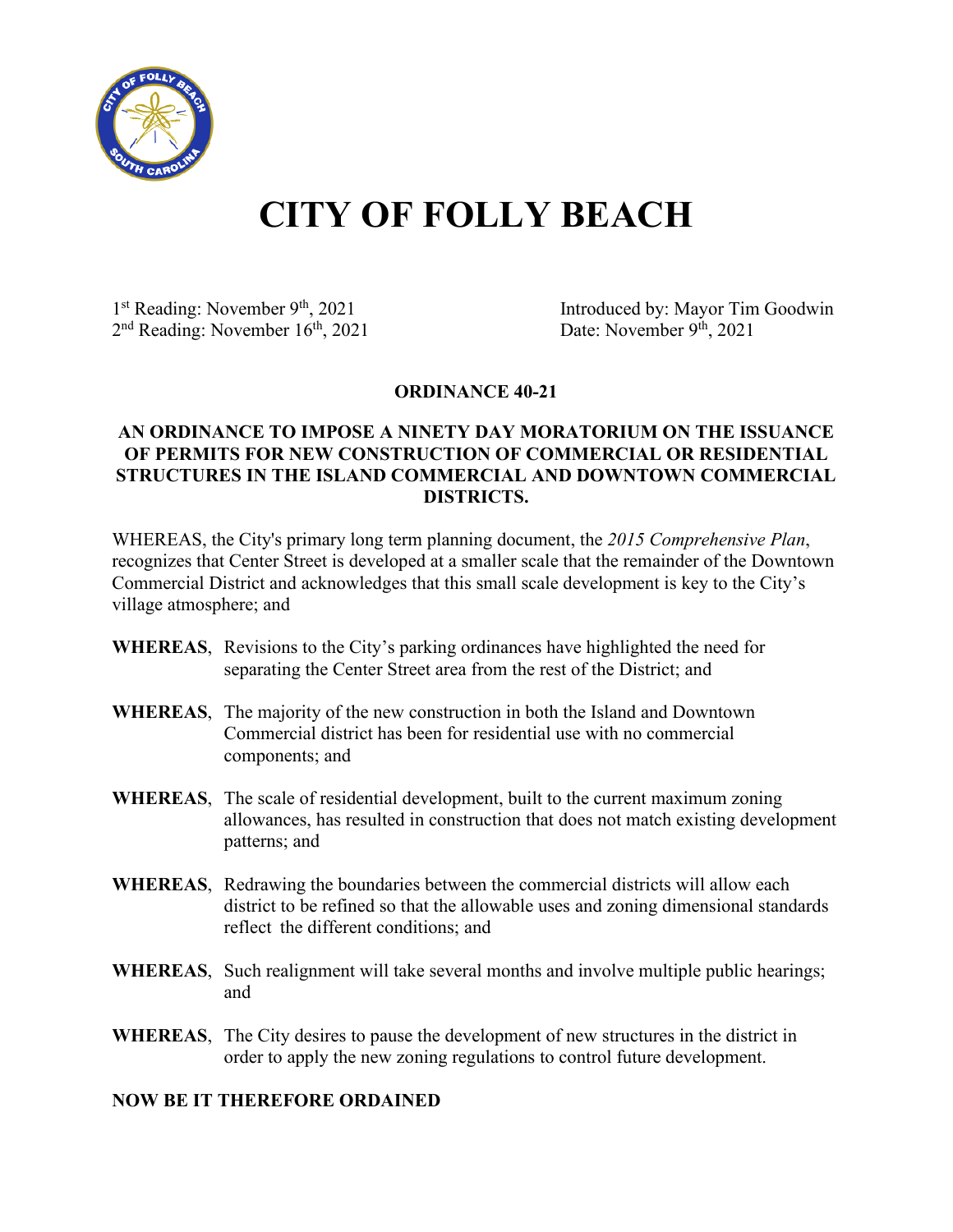- 1. The City of Folly Beach imposes a moratorium, to be effective immediately upon ratification of this Ordinance, on the construction of new commercial or residential structures in the Island Commercial and Downtown Commercial Districts:
	- a) Subject to Section (b) hereof, no application shall be approved for a permit to construct a new structure within these districts.
	- b) Excepted from the provisions of Section 1 (a) are each of the following:
		- i. Projects for which a building permit application has been approved prior to 11/16/21.
		- ii. Projects for which a complete application for review has been submitted to the Design Review Board prior to 11/16/21, the approval of which will authorize the owner to apply for a building permit.
- 2. The Zoning Administrator and the Planning Commission will propose to the City Council on or prior to February 16, 2022 the text of ordinances required to implement any and all amendments to the land use regulations resulting from the study of the issues at hand.
- 3. This ordinance shall take effect immediately upon adoption and shall expire automatically on February 16, 2021 unless earlier repealed.

*ADOPTED* this day of 2021, at Folly Beach, South Carolina.

Ayes: \_\_\_\_\_ Nays: \_\_\_\_\_ Abstains: \_\_\_\_\_

**\_\_\_\_\_\_\_\_\_\_\_\_\_\_\_\_\_\_\_\_\_\_\_ \_\_\_\_\_\_\_\_\_\_\_\_\_\_\_\_\_\_\_\_\_\_\_\_\_**

**Municipal Clerk Tim Goodwin, Mayor**